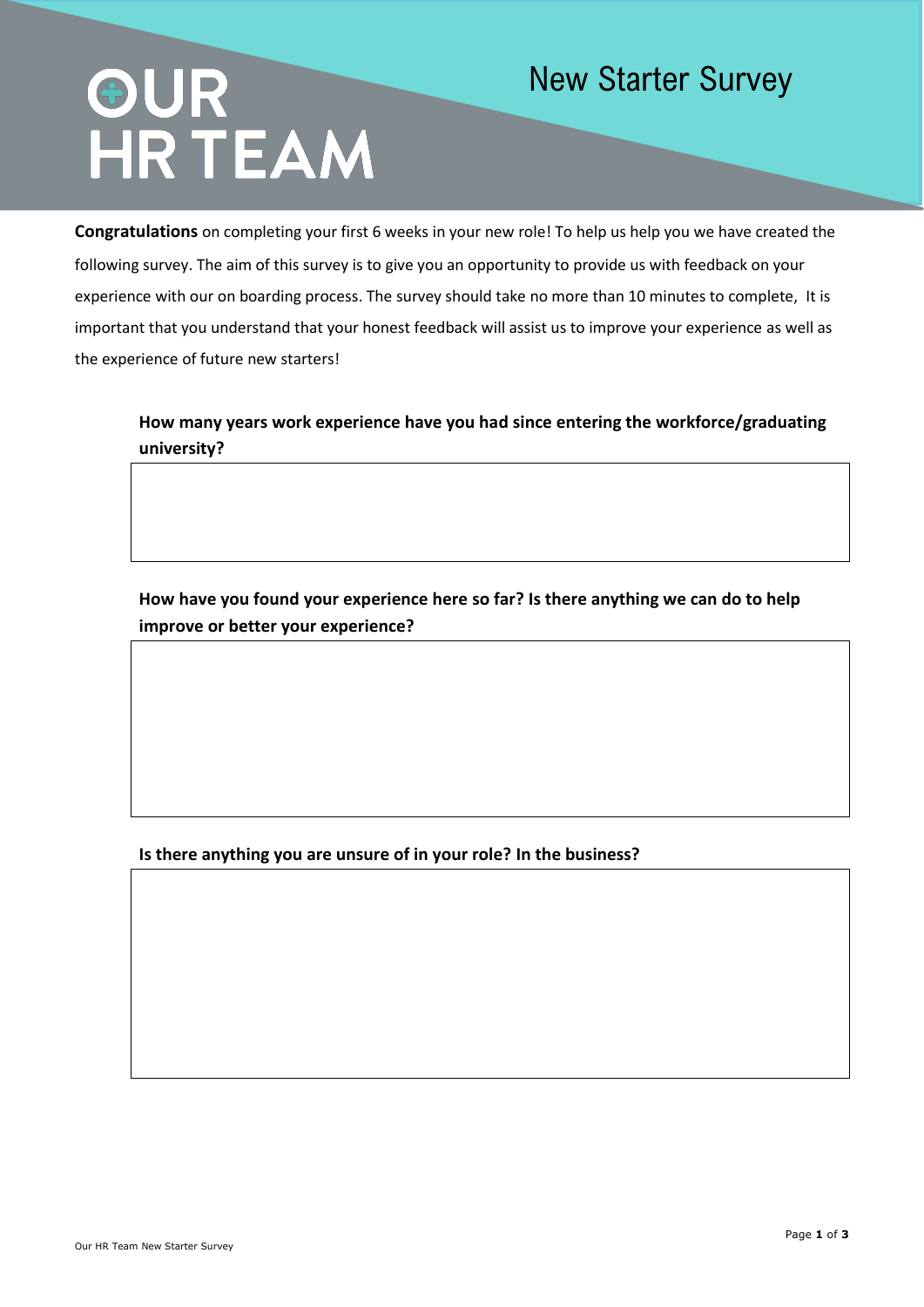## OUR<br>HR TEAM

### New Starter Survey

**Do you feel comfortable communicating with your immediate supervisor? How often do you communicate?**

**Complete the following:**

If I could receive training on two areas right now they would be

**\_\_\_\_\_\_\_\_\_\_\_\_\_\_\_\_\_\_\_\_\_\_\_\_\_\_ and \_\_\_\_\_\_\_\_\_\_\_\_\_\_\_\_\_\_\_\_\_\_\_\_\_\_**

**When you think about the next 12 months, what would you like to get out of this role and where would you like to be in your career?**